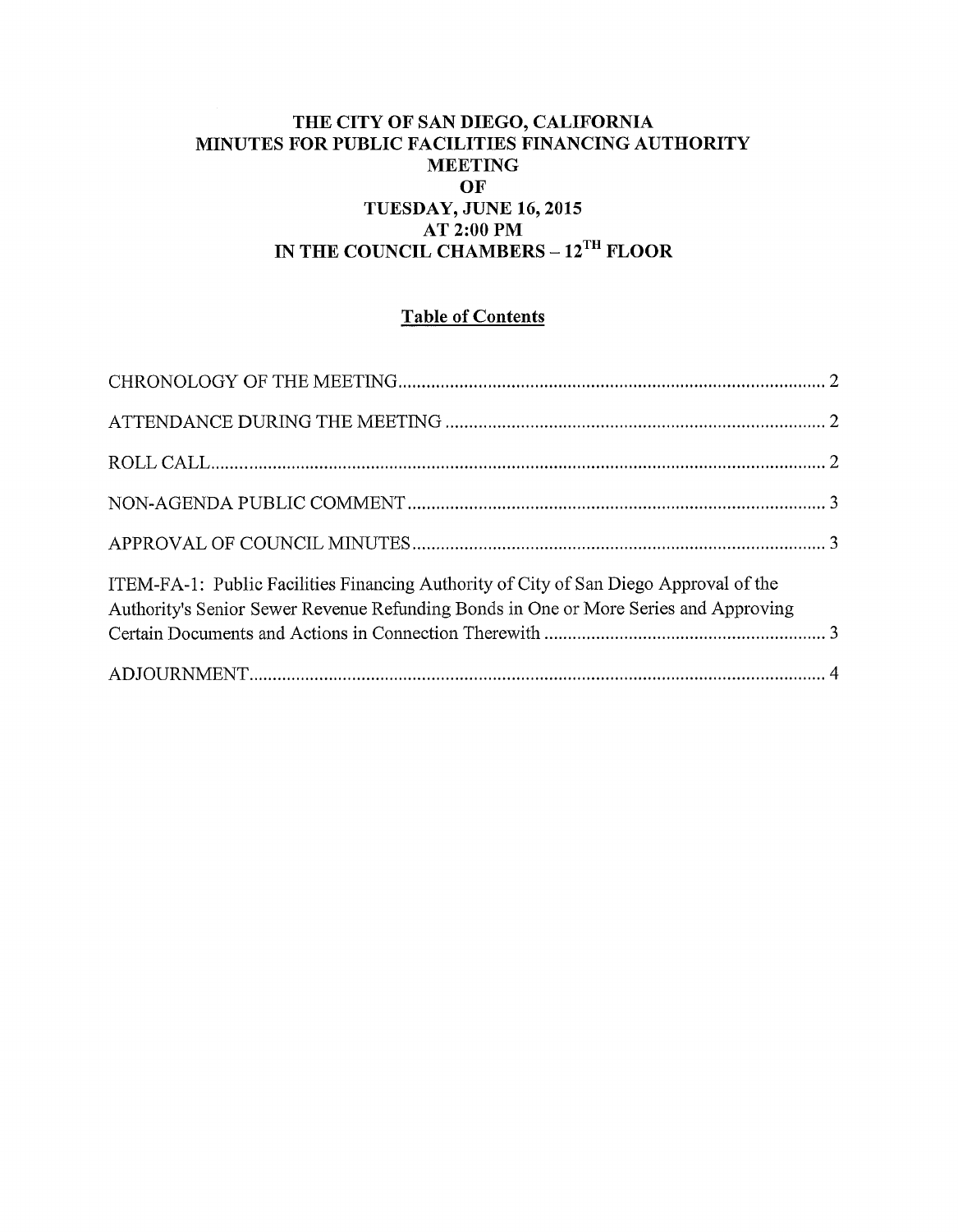#### CHRONOLOGY OF THE MEETING:

The meeting was called to order by Council President Lightner at 2:14 p.m. The meeting was adjoumed by Council President Lightner at 2:15p.m.

### ATTENDANCE DURING THE MEETING:

PRESENT: CD-1 Council President Sheni Lightner CD-2 Councilmember Lorie Zapf CD-3 Councilmember Todd Gloria CD-4 Councilmember Myrtle Cole CD-5 Councilmember Mark Kersey CD-6 Councilmember Chris Cate CD-7 Councilmember Scott Shennan CD-8 Councilmember David Alvarez CD-9 Council President Pro Tem Marti Emerald

ABSENT:

None.

CITY CLERK: Maland (gs)

### ROLL CALL:

- (1) Council President Lightner-present
- (2) Councilmember Zapf-present
- (3) Councilmember Gloria-present
- (4) Councihnember Cole-present
- (5) Councilmember Kersey-present
- (6) Councihnember Cate-present
- (7) Councilmember Shennan-present
- (8) Councilmember Alvarez-present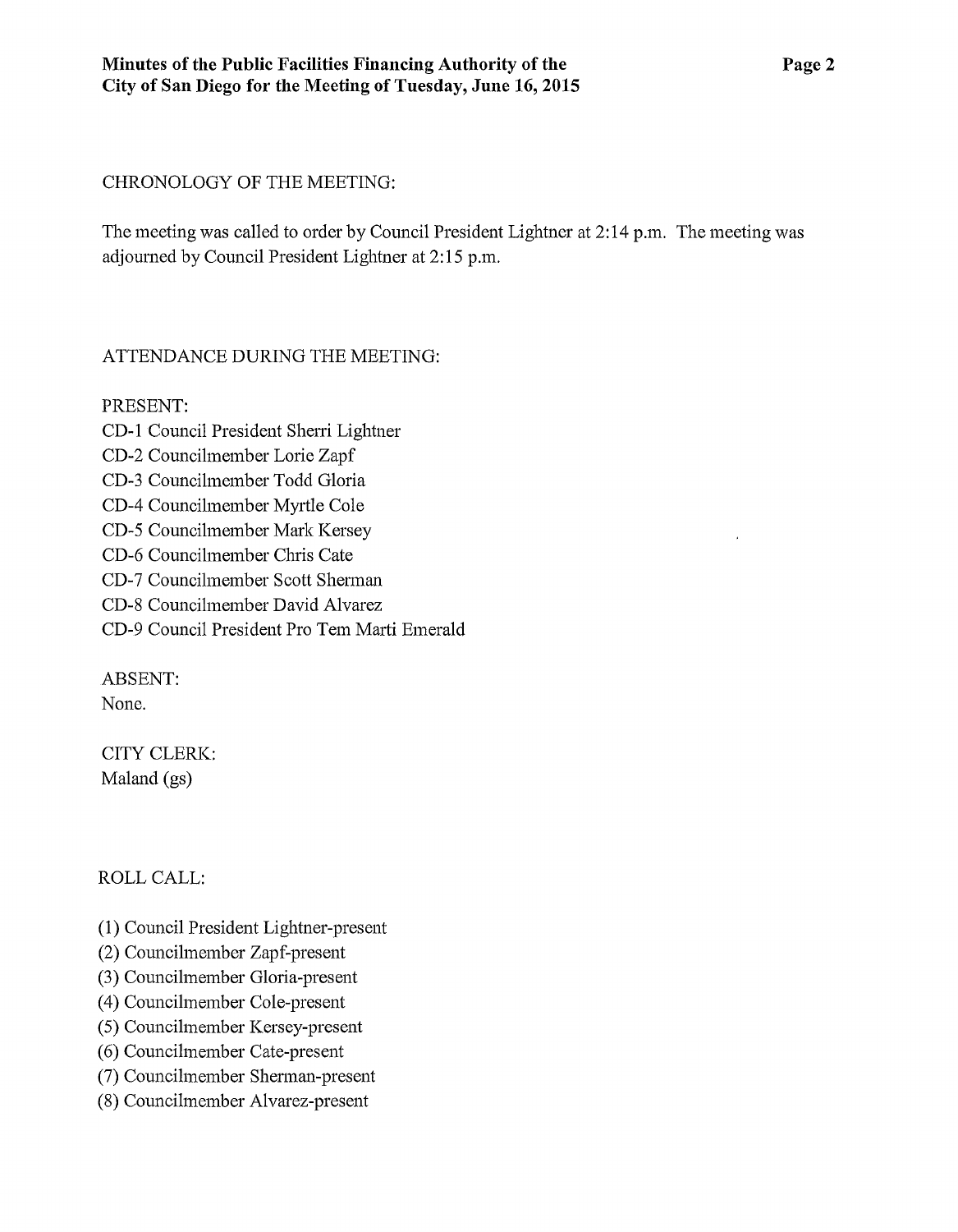(9) Council President Pro Tem Emerald-present

NON-AGENDA PUBLIC COMMENT:

None.

# APPROVAL OF COUNCIL MINUTES:

The Minutes of the following meeting were approved by Unanimous Consent:

APPROVED

 $06/02/2015$  – Special Meeting

COUNCIL ACTION: Start Time: 2:14PM

ITEM-FA -1: Public Facilities Financing Authority of City of San Diego Approval of the Authority's Senior Sewer Revenue Refunding Bonds in One or More Series and Approving Certain Documents and Actions in Connection Therewith.

## **ITEM DESCRIPTION:**

Approve the resolution authorizing the issuance of one or more series of Senior Sewer Revenue Refunding Bonds and approve the forms of documents to be utilized in connection therewith.

## **CITY ATTORNEY'S RECOMMENDATION:**

Adopt the following resolution:

(FA-2015-7) ADOPTED AS RESOLUTION FA-2015-7

A Resolution of the Board of Commissioners of the Public Facilities Financing Authority of the City of San Diego approving the forms of and authorizing the execution and delivery of one or more Supplemental Indentures, Escrow Agreements, Supplements to the Master Installment Purchase Agreement and Bond Purchase Agreements; approving the issuance and sale of one or